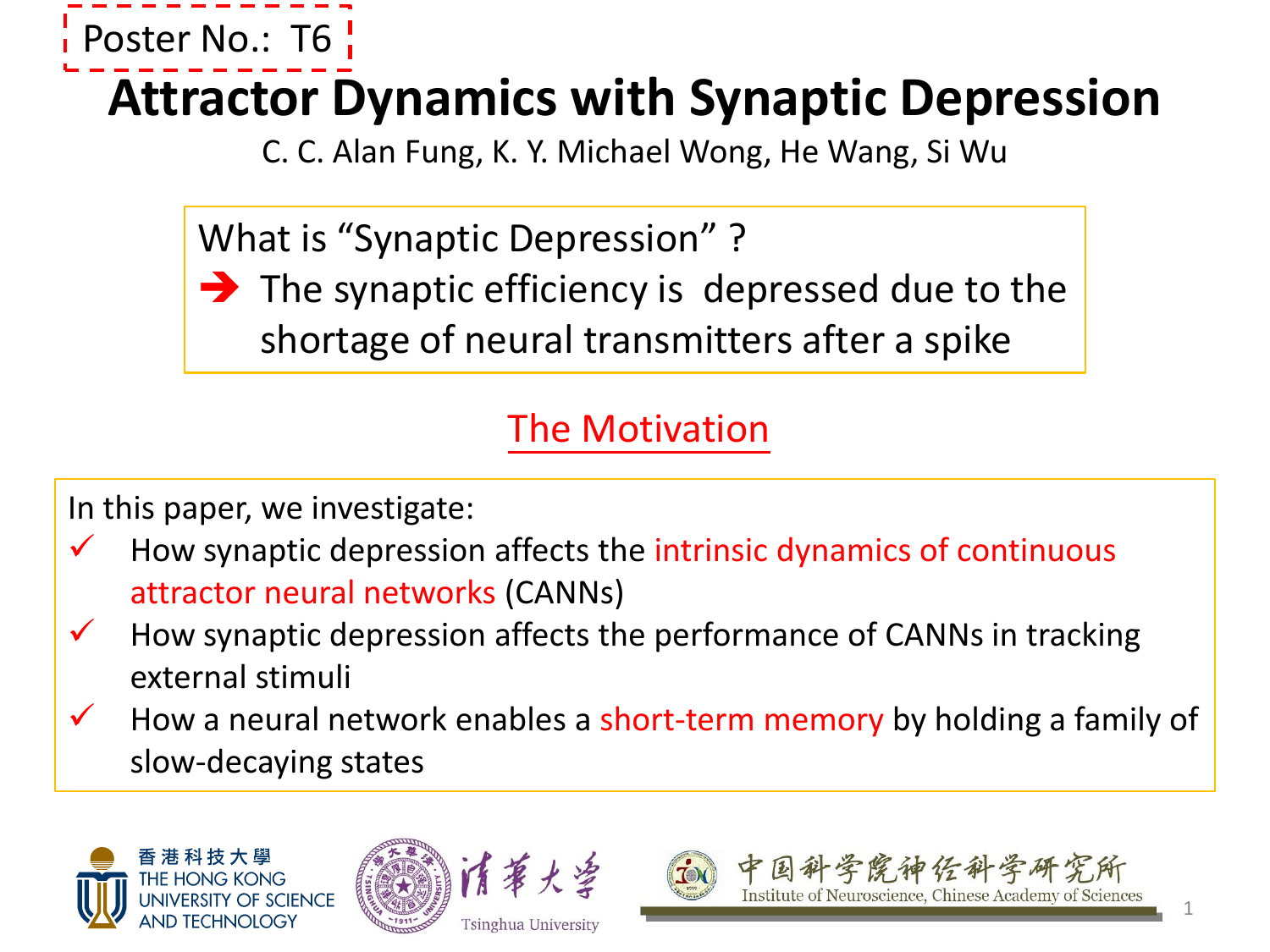

### **Attractor Dynamics with Synaptic Depression**

Model



- 1. Synaptic connection strength, *J ij*, is pre-defined
- 2. If a signal is sent from neuron *j* to neuron *i*, the connection strength from *j* to *i* will be weakened, due to synaptic depression
- 3. This effect is denoted by  $p_j$ ,  $0 < p_j < 1$
- 4. The effective connection from neuron *j* to neuron *i* is then *J ijpj*
- 5. The time needed for recovery of *p<sup>j</sup>* to 1 is about several ten times of the time scale of synaptic response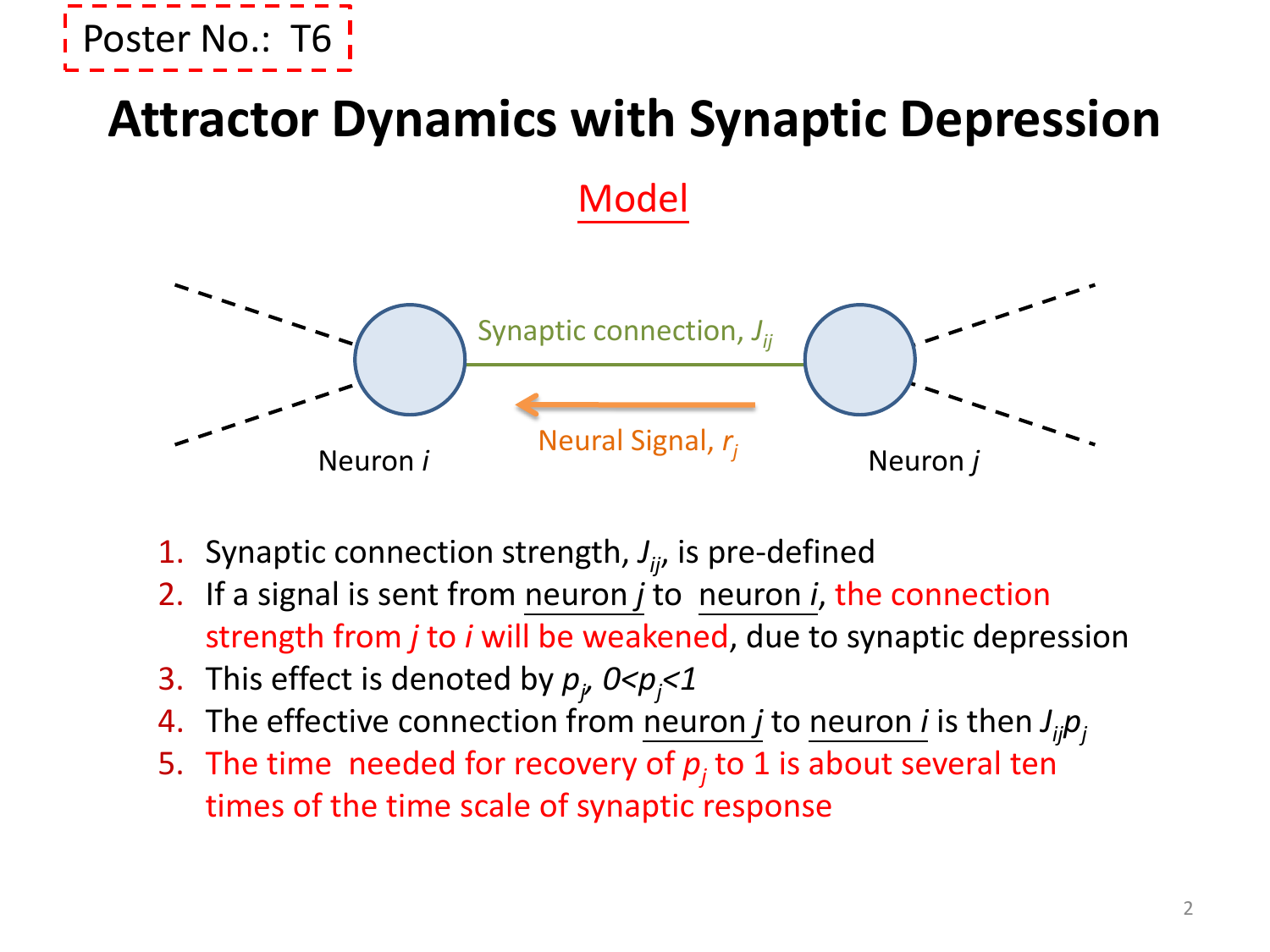

## **Attractor Dynamics with Synaptic Depression**

Intrinsic Phase

**CANN Without Synaptic Depression:**







**CANN With Synaptic Depression:**

- Besides Static bumps and silent states, two additional phases can be found
- How do these phases depend on inhibition and synaptic depression ?